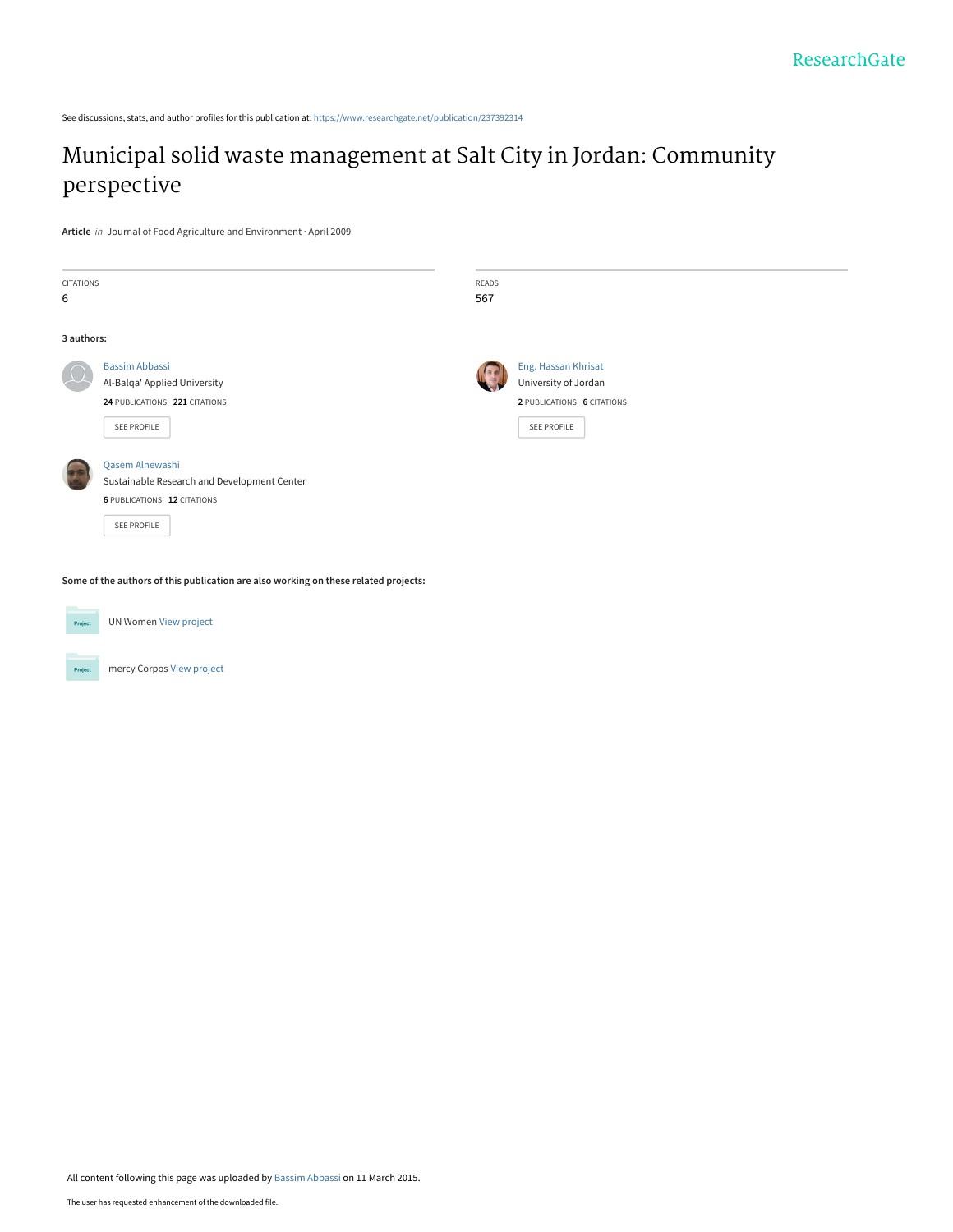

# **Municipal solid waste management at Salt City in Jordan: Community perspective**

**Bassim E. Abbassi 1 \*, Hassan Khrisat 2 and Qasem Alnewashi 1**

*1 Department of Water Resources and Environmental Management, Faculty of Agricultural Technology, Al-Balqa' Applied University, 19117 Al-Salt, Jordan. 2 Ministry of Water and Irrigation, Amman, Jordan. \*e-mail: babbassi@bau.edu.jo, abassim@yahoo.com*

*Received 21 January 2009, accepted 10 April 2009.*

#### **Abstract**

Current managerial practices of municipal solid waste at Salt City in Jordan are facing a variety of problems. This study aims to evaluate the existing Municipal Solid Waste Management (MSWM) through surveying the citizen's perspectives pertaining to quality of services, awareness level of the present MSWM and their willingness to participate in MSWM. The current status of the MSWM evaluated through questionnaire distribution among all segments of the residents. The collected data has been analyzed based on Likert scale, community satisfaction, level of awareness and readiness to participate in waste recycling projects. The results showed that approximately 60% of the respondents expressed low level of satisfaction with the services related to the quality of solid waste management and the cleanliness services. The results also indicated that citizens' satisfaction is obviously influenced by the demographic variables. The results have demonstrated clearly that the respondents are willing to participate in waste recycling projects. There were a significant evidences that participation in waste management policies not only depends on education level, but also on demographical determinants. This unique study at Salt City reveals that improvement measures on current MSWM are urgently needed and further studies and initiatives are required.

*Key words:* Solid waste, management, community perspective, questionnaire, statistical analysis.

#### **Introduction**

The problems associated with Municipal Solid Waste Management (MSWM) are complex due to the quantity and diverse nature of wastes, the development of sprawling urban areas, the funding limitations for public services, the impacts of technology, and the emerging limitations in both energy and raw materials<sup>1</sup>. The basic problems of waste disposal are normally associated with cultural value system of the society<sup>2</sup>. Moving toward sustainable disposal involves a change in basic values and notions of economic wealth, which cannot be changed by short-term interventions, rather it would be more reasonable to combine various methods in a costeffective manner, which is beneficial to the community and meets the need for safe garbage disposal that will continue to be effective for future generations <sup>2</sup>. Negligent waste disposal is causing problems for the environment and human health because of leaching, contamination and poisoning of land, water, vegetation, animals and humans 3, 4.

 An Integrated Solid Waste Management (ISWM) evolves in response to regulations developed to implement various laws <sup>1,5</sup>, which help in establishing a hierarchy of waste management activities. Several investigations have revealed inadequacy of solid waste management in many cities of developing countries <sup>6-8</sup>. Sharholy *et al.* <sup>8</sup> have reported that inadequate management of solid waste in most cities of developing countries leads to problems that impair human and animal health and ultimately result in economic, environmental and biological losses. Collivignarelli et al.<sup>9</sup> stated that solid waste management systems in developing countries confront with many complexities, including low technical experience and low financial resources which often cover only

collection and transfer costs, leaving no resources for safe final disposal.

 In Jordan, the disposal of municipal solid waste is a costly and time-consuming business and requires complex measures to control <sup>10</sup>. These measures include the control of solid waste generation, storage, collection, transporting, processing and disposal in accordance with the principles of public health and economics. There are around 23 landfills all over Jordan where about 5000 tons per day of municipal solid waste (MSW) are improperly landfilled <sup>10</sup>.

 At Al-Balqa' Governorate, the fourth biggest Governorate in Jordan, about 200 tons are dumped daily in the Hummrah landfill owned and managed by Shared Services Board. Salt city is the capital of Al-Balqa' Governorate and located 30 km west from the capital Amman. According to the statistics of 2006, Salt city had a population of 375,200 and the daily amount of produced solid waste by the entire city districts was about 130 tons.

 The current study investigates the municipal solid waste management system in the major five districts of Salt City with a total population of 79,650. The existing municipal solid waste management system in the city was investigated by analysis of the currently used methods of waste collection, transportation and disposal. Specifically, the study attempted to survey the community perspectives related to the existing municipal solid waste management system in the city through investigating the following questions: 1) Which are the solid waste components in Salt City? 2) What is the level of the citizens' satisfaction about the quality of waste management services? 3) Are the citizens in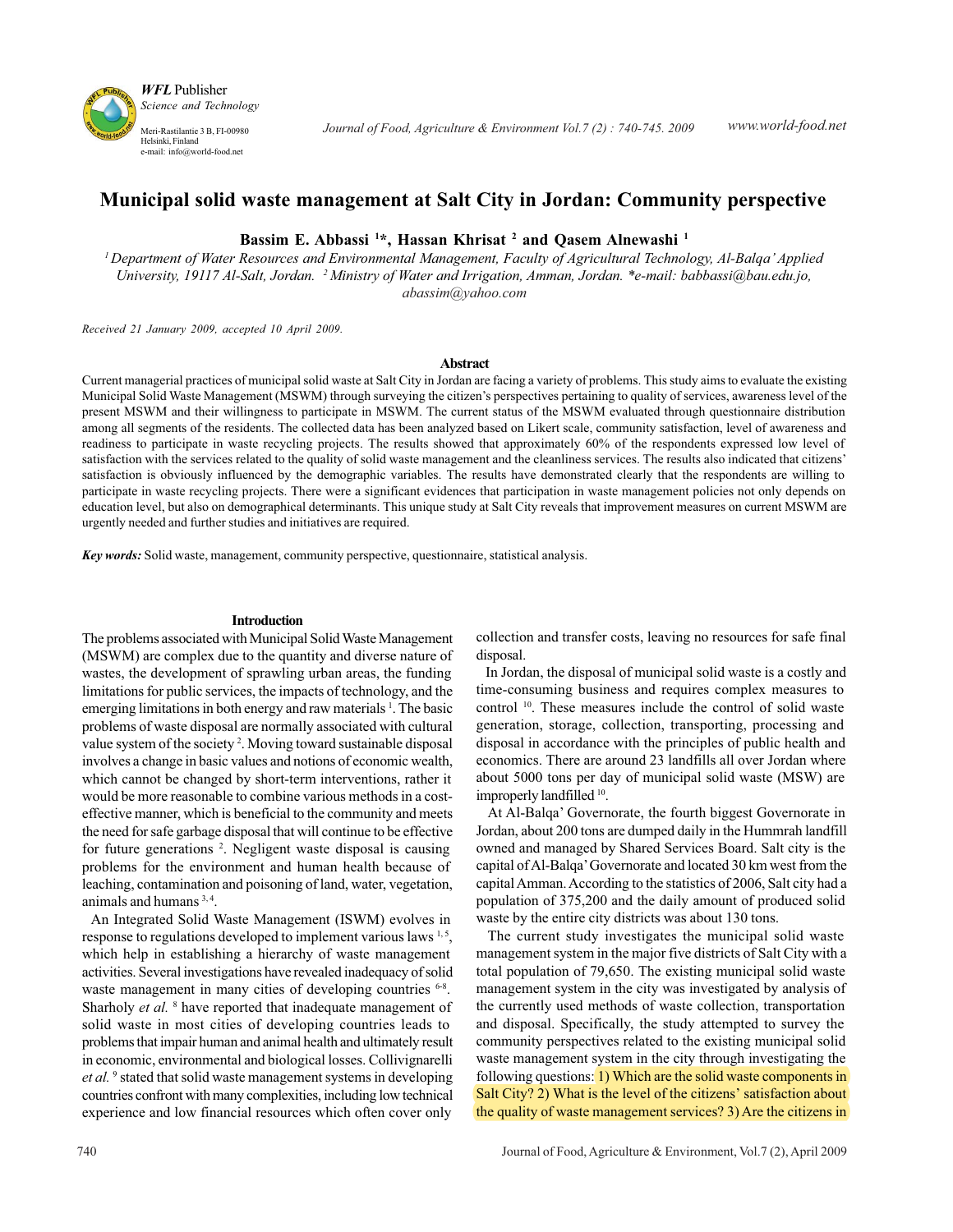Salt City aware of the current management system of the solid wastes? 4) Are the citizens willing to participate in the solid waste management system?

#### **Methodology**

*Baseline data:* In order to identify the current solid waste management system, certain indispensable data and documents were collected. These included 1) most recent enumeration of population of Salt City and population growth rate; 2) current amount of produced and transported MSW; 3) current numbers, types and distribution of vehicles, containers and employees involved in solid waste collection and disposal; 4) current plans for waste collection and transportation, including managerial and financial costs.

*Classification of waste composition:* To ensure representative actual data on MSW, a total of 30 samples with volume of  $1 \text{ m}^3$ each were collected from the five different districts of the study area. Six samples were obtained from each district to ensure that some degree of randomness and unbiased selection was maintained. A 7.5 m<sup>3</sup> truckload was used for picking-up the samples using the door-to-door technique. The manual sorting technique was used to separate the waste components into garden wastes, paper, cardboard, plastics, fiber, glass, metals, rubber, leather, kitchen garbage, stone and others. The sorted wastes are weighed, and a percentage of each component is calculated by dividing the weight of each component by the total weight of all components.

#### *Community perspectives survey*

*Questionnaire construction:* Based on the objectives of this study, it was required to develop a certain study tool to evaluate the current services quality of MSW in Salt City. Similar to the study conducted by Ajani<sup>11</sup>, the quality of services was determined to be the main axis of the suggested and developed questionnaire which formed the arbitration questionnaire. It consisted of two parts. The first part represented general information which consisted of 7 clauses. The second part consisted of 9 clauses representing the core of the study objective (quality of services).

 The final form of questionnaire was developed based on the arbiters' notes and modifications and consisted of 7 general information clauses followed by 3 main aspects. The first aspect dealt with population satisfaction with the service quality of MSW and consisted of six clauses. The second aspect tackled the citizen's awareness of MSWM and contained two clauses. The citizen preparedness in participation in the integrated municipal solid waste management (ISWM) was the objective of the third aspect which contained two clauses. The scaling technique used in these three packages was based on Likert scale 12. The Likert scales excellent, very good, good, acceptable, and bad were given weights of 1, 2, 3, 4 and 5, respectively.

*Sampling:* The study sample consisted of 600 citizens randomly chosen from the city districts to which the questionnaires were distributed. The sample percentage in each district was calculated by dividing the population of each district by the population of Salt City. The first to fifth district's shares were 50, 218, 146, 85 and 101 samples. The number of received questionnaires was 540. Forty questionnaires were excluded because of not meeting the

provisions of the answer. Eventually, statistical analysis procedure was conducted on 500 questionnaires. The variables, on which the questionnaires were evaluated, were number of family members, family income, educational level, mean of waste collection and container type.

*Questionnaire stability:* In order to determine the extent of the tool stability, test and re-test method was used. The questionnaire was distributed to 20 inhabitants of Salt City randomly chosen from different districts of the city. The questionnaire was then redistributed on the same population sample after one month. By calculating the correlation factor of Berson's coefficient 13 between the two applications, it was found that the value of correlation coefficient was 0.976%, which indicated the presence of high stability of the study tool. To determine the extent of the internal consistency between the clauses of measuring, Alpha-Cronbach coefficient 14 was calculated and the result was 74.54%. This result indicates the presence of a good internal consistency between the scale clauses, since the value for the presence of internal consistence between the scale clauses was 68%.

*Statistical analysis:* The collected data in the questionnaire were statistically processed by using the program SPSS. The following statistical parameters were determined: standard deviation, arithmetic mean, t-test to determine the differences between two samples, F-test to determine the differences between more than two samples and variance test ANOVA.

#### **Results and Discussion**

*Current situation of MSWM:* According to the law of Ministry of Municipalities in Jordan, the Greater Salt Municipality should implement a solid waste management strategy, which includes streets cleaning and wastes collection from the residential areas. Municipal solid waste is collected by containers of different sizes which are distributed over all the city streets. The large and small compacters upload the wastes from containers and transfer them directly to a landfill located 12 km west from the city with an area of 26.7 hectare. The number of laborers and equipments used in the management of solid wastes in the five districts of the study area are shown in Table 1. It is obvious that the distribution of the municipality staff on the districts is not correlated with density of population. Similarly, the higher density populated areas receive lower number of equipments.

 The average annual quantities of the wastes generated from Great Salt Municipality districts were recorded to be 47,495 tons. The study area of 48 km<sup>2</sup>, which represents 61% of the Great Salt Municipality area, daily generates 83 tons of solid waste. In 2006, the total costs and expenditures for the entire solid waste management at Salt City were recorded to be about 571,200 €. However, the total revenues for the same year were about  $371,200 \in$ .

*Analysis of waste composition:* The composition of generated solid waste was determined for the entire study area as shown in Table 2. The organic component represents approx. 61% of the entire MSW and is the highest among the other components. Plastic and rubber were found to form 16.6% followed by papers and cardboard of 11.3%, metal and glass of 3.1 % each, and others of about 4.5%.

The maximum amount of organic components in the solid waste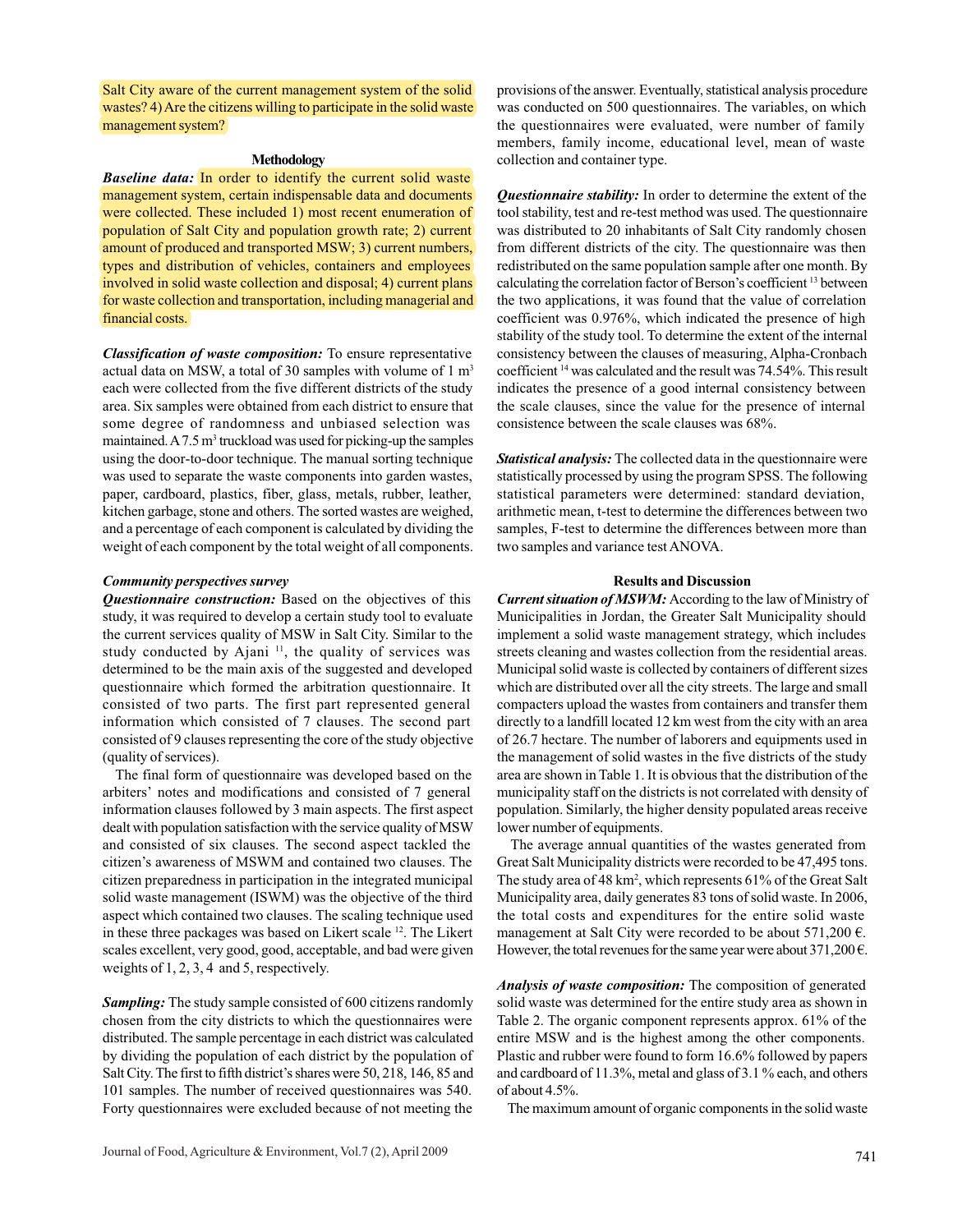| Issue                            |            | District 1    | District 2     | District 3     | District 4     | District 5 | Total |
|----------------------------------|------------|---------------|----------------|----------------|----------------|------------|-------|
|                                  | Laborers   | 51            | 43             | 30             | 24             | 30         | 178   |
| Staff                            | Inspectors |               |                | 3              | 4              | 8          | 27    |
|                                  | Drivers    |               |                | 2              | 2              |            | 10    |
|                                  | Managers   |               |                |                | $\overline{c}$ |            |       |
|                                  | Vehicles   | ↑             | 2              | $\overline{c}$ | 2              | ↑          | 10    |
|                                  | Containers | 50            | 120            | 120            | 70             | 60         | 420   |
| Equipment                        | Sweeps     | 204           | 126            | 60             | 48             | 60         | 498   |
|                                  | Carts      | 15            | 10             | 10             | 10             | 10         | 55    |
|                                  | Animals    |               | 10             | 8              | 4              | 8          | 35    |
| Frequency of Collection No./week |            | $\mathcal{L}$ | $\overline{c}$ | $\mathcal{D}$  | C              | C          | 10    |
| Population                       |            | 6674          | 28792          | 19417          | 11295          | 13472      | 79650 |

**Table 1.** Number of labors and the equipments used for management of solid wastes in the districts of the study area 15.

**Table 2.** MSW components (%) for each district.

| District   | Organic | Plastic | Paper | Glass | Metal | Rest |
|------------|---------|---------|-------|-------|-------|------|
| District 1 | 57.2    | 19.2    | 12.6  | 2.3   | 3.8   | 4.9  |
| District 2 | 63.5    | 16.4    | 10.5  | 2.9   | 3.4   | 3.3  |
| District 3 | 61.3    | 16.8    | 10.7  | 3.1   | 3.3   | 4.8  |
| District 4 | 62.3    | 14.3    | 11.5  | 3.5   | 2.9   | 5.5  |
| District 5 | 62.7    | 16.3    | 11.2  | 3.7   | 2.1   | 4.0  |
| Average    | 61.4    | 16.6    | 11.3  | 3.1   | 3.1   | 4.5  |

shows a great potential of solid waste processing to produce compost which has diverse applications in the region. This is of importance where the landfill is surrounded by many farms and agricultural enterprises. Other way of making use of the organic matter, including paper and plastic wastes, is the implementation of the new concept of waste-to-energy. However, this needs a lot of experience and technical skills in addition to the high investment cost. Waste paper and cardboard represent an important source of raw material to produce recycled paper and cardboards. The frequency of collection of the solid waste in Salt City makes this material a great potential for recycling, as the contact time of paper and cardboard with other waste components is extremely short.

*Analysis of community perspectives related to the existing MSWM:* The status of the current MSWM in Salt City has been evaluated through a questionnaire distribution among all segments of the city residents. The questionnaire aimed to identify the community perspectives related to MSWM system in Salt City based on a set of variables agreed in the arbitration questionnaire. These variables were: district, quarter, number of family members, annual income, educational level, means of waste collection and type of the used container.

*First question: what is the level of the citizens' satisfaction with the quality of waste management services?*

Based on Likert scale, the citizen satisfaction was evaluated according to several questionnaire clauses. The means and standard deviations for the entire clauses within this hypothesis are shown in Table 3. For proper statistical analysis and according to the work of Uebersax  $12$ , it was proposed to set out a theoretical mean of 3. All clauses with means above the theoretical value indicate that the clauses are nearing toward the excellent evaluation and all means below the theoretical value are nearing toward the weak evaluation.

 Table 3 indicates that the highest mean was 3.95 considering the sweepers behavior, which is about 25% higher than the proposed theoretical mean. This indicates a community relative satisfaction with the sweepers' behavior. The lowest mean was the cleanliness of containers with a value of 2.25 which is lower than the proposed theoretical mean and thus away from citizen satisfaction. The overall mean for all clauses was found to be 3.01. This value coincides with theoretical mean. The result of this part of study showed, that generally about 60.2% of the community has low satisfaction with the quality of solid waste services in Salt City.

To determine the significance in the differences between the

**Table 3.** Citizens' satisfaction with waste collection and cleanliness services.

| Item evaluated                                                  | Mean $\pm$ standard deviation |
|-----------------------------------------------------------------|-------------------------------|
| Number of containers in the street.                             | $2.50 \pm 1.30$               |
| Distance of the container from the house.                       | $2.95 \pm 1.54$               |
| Evaluating the containers cleanliness in the street.            | $2.25 \pm 1.25$               |
| Number of wastes collection.                                    | $3.19 \pm 1.24$               |
| Cleanliness worker behavior (dealing)                           | $3.95 \pm 1.09$               |
| Cleanliness worker effectiveness.                               | $3.47 \pm 1.17$               |
| Cleanliness of the sweepers' clothes.                           | $2.61 \pm 1.07$               |
| Nature of the services in the street concerning it cleanliness. | $2.92 \pm 1.32$               |
| Services quality in the street, concerning waste collection.    | $3.16 \pm 1.21$               |
| Satisfaction                                                    | $3.01 \pm 0.8$                |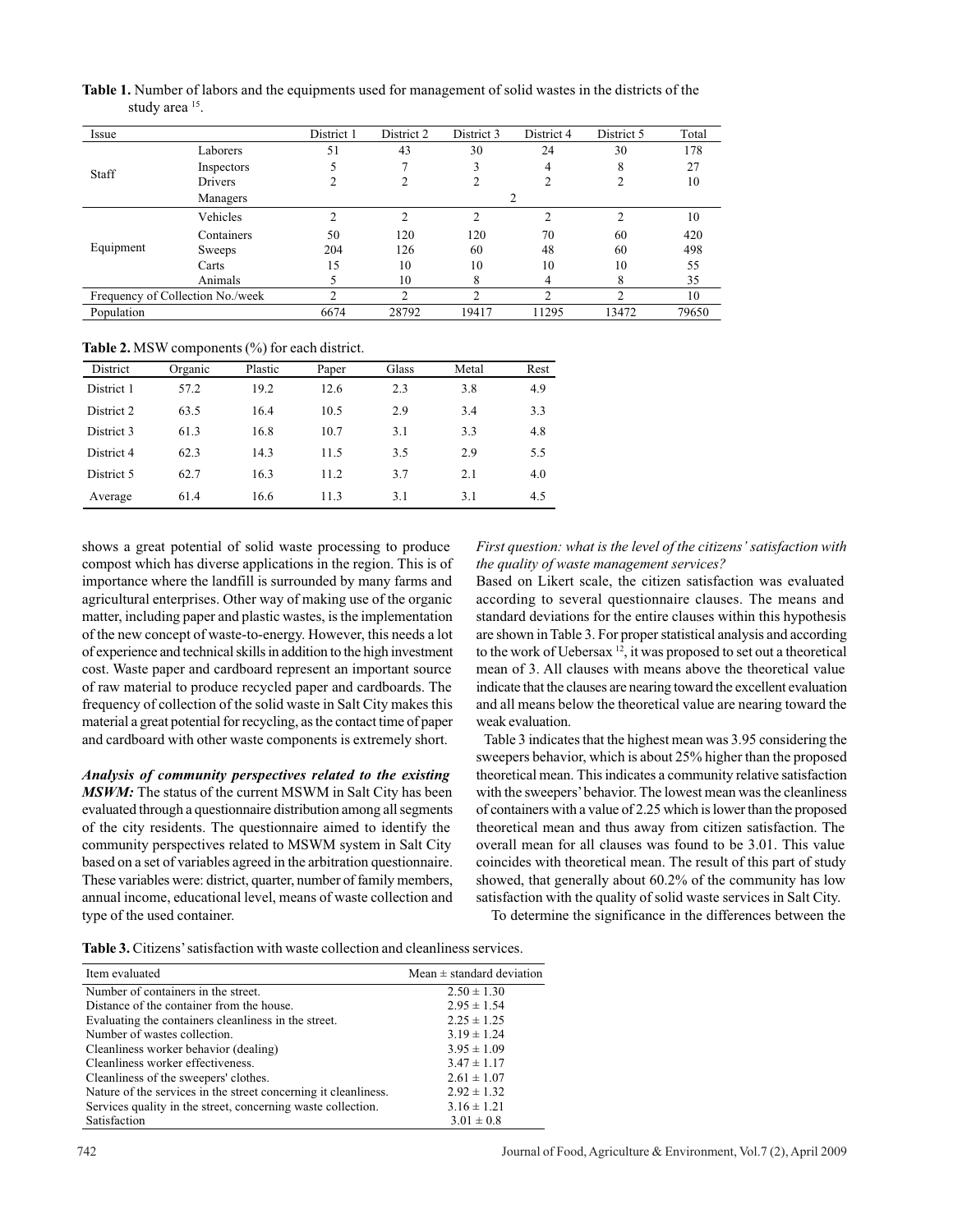measured means and the proposed theoretical mean, t-test was applied and the results are shown in Table 4. The t-test analysis showed that there is a significant difference between the measured mean and the theoretical mean at the significant level  $\alpha$  = 0.05.

 To determine the significance in the citizens satisfaction with cleanliness services considering the change of set of variables: district, quarter, number of family member, the income, the educational level, means of waste collection and type of collection container, ANOVA test was conducted. The results are tabulated in Table 5 and show that there are significant differences in the citizen's satisfaction according to the set of the demographic variables.

 Post test analysis indicated that citizens' satisfaction with cleanliness services is indirectly proportional to the size of the family, where small families showed higher satisfaction than large families. This can be explained by the fact, that low amount of wastes generated by small families requires less disposal and handling efforts than those by large families. The results showed also that citizens' satisfaction with cleanliness services is influenced by the family income in favor of low income families. Similar to family size evaluation, this can be explained as low income families usually produce less amount of waste than high income families. As for the educational level, the results indicated that the significant differences are in favor of the high level of education, which indicates that more knowledgeable people are exposed to

more awareness and education events which provide them with proper knowledge, skills and attitudes towards waste management systems.

## *Second question: how aware are the citizens about the current MSWM system?*

The citizen awareness, based on Likert scale, was evaluated according to several questionnaire clauses. The means and standard deviations for the entire clauses within this hypothesis are shown in Table 6. It is clearly seen, that the higher mean was 3.66 considering the expected effects of privatization of wastes collection. This value is about 18% higher than the proposed theoretical mean. This indicated a community relative awareness of the expected effects of privatization of wastes collection. The lowest mean was the evaluating the value of charges and revenues collected as solid waste fees with a value of 3.08 which is higher than the proposed theoretical mean. The overall mean for the entire clauses was calculated to be 3.37. This value is higher than the theoretical mean but is lower than the Likert scale for a complete awareness.

 The results of this part of study shows that about 67.4% of the community has good awareness of the existing solid wastes management in Salt City. The t-test was conducted in order to determine significant differences between the calculated mean and the proposed theoretical mean (Table 7).

**Table 4.** The t-test value for the citizens' satisfaction with cleanliness services.

| The mean | Standard deviation | ∠alculated | Degree of freedom | Statistical significance level |
|----------|--------------------|------------|-------------------|--------------------------------|
| 3.01     | 0.80               |            | 499               | 0.000                          |

| Variable                             | Source of the<br>discrepancy           | Sum of<br>squares            | Degree of<br>freedoms        | Mean<br>squares | Calculated F | Statistical<br>significance level |
|--------------------------------------|----------------------------------------|------------------------------|------------------------------|-----------------|--------------|-----------------------------------|
| Region                               | Betw. groups<br>Inside groups<br>Total | 10.204<br>305.473<br>315.677 | 4.000<br>495.000<br>499.000  | 2.551<br>0.617  | 4.134        | 0.003                             |
| <b>District</b>                      | Betw. groups<br>Inside groups<br>Total | 57.649<br>258.028<br>315.677 | 21.000<br>478.000<br>499.000 | 2.745<br>0.540  | 5.085        | 0.000                             |
| Number of<br>family members          | Betw. groups<br>Inside groups<br>Total | 9.928<br>305.748<br>315.677  | 3.000<br>496.000<br>499.000  | 3.309<br>0.616  | 5.369        | 0.001                             |
| Income                               | Betw. groups<br>Inside groups<br>Total | 6.169<br>309.508<br>315.677  | 4.000<br>495.000<br>499.000  | 1.542<br>0.625  | 2.466        | 0.045                             |
| Educational<br>level                 | Betw. groups<br>Inside groups<br>Total | 12.103<br>303.574<br>315.677 | 4.000<br>495.000<br>499.000  | 3.026<br>0.613  | 4.934        | 0.001                             |
| Means of<br>collecting the<br>wastes | Betw. groups<br>Inside groups<br>Total | 11.113<br>304.563<br>315.677 | 3.000<br>496.000<br>499.000  | 3.704<br>0.614  | 6.033        | 0.000                             |
| Type of used<br>container            | Betw. groups<br>Inside groups<br>Total | 47.324<br>268.353<br>315.677 | 3.000<br>496.000<br>499.000  | 15.775<br>0.541 | 29.156       | 0.000                             |

**Table 5.** ANOVA analysis for the satisfaction according to set variables.

**Table 6.** Citizens' awareness about MSWM in the city.

| The clause                                                                     | Arithmetical means $\pm$ SD |
|--------------------------------------------------------------------------------|-----------------------------|
| The expected effects of privatization of wastes collection in Salt city        | $3.66 \pm 1.42$             |
| Evaluating the value of charges and the revenues collected as solid waste fees | $3.08 \pm 1.38$             |
| The awareness                                                                  | $3.37 \pm 1.05$             |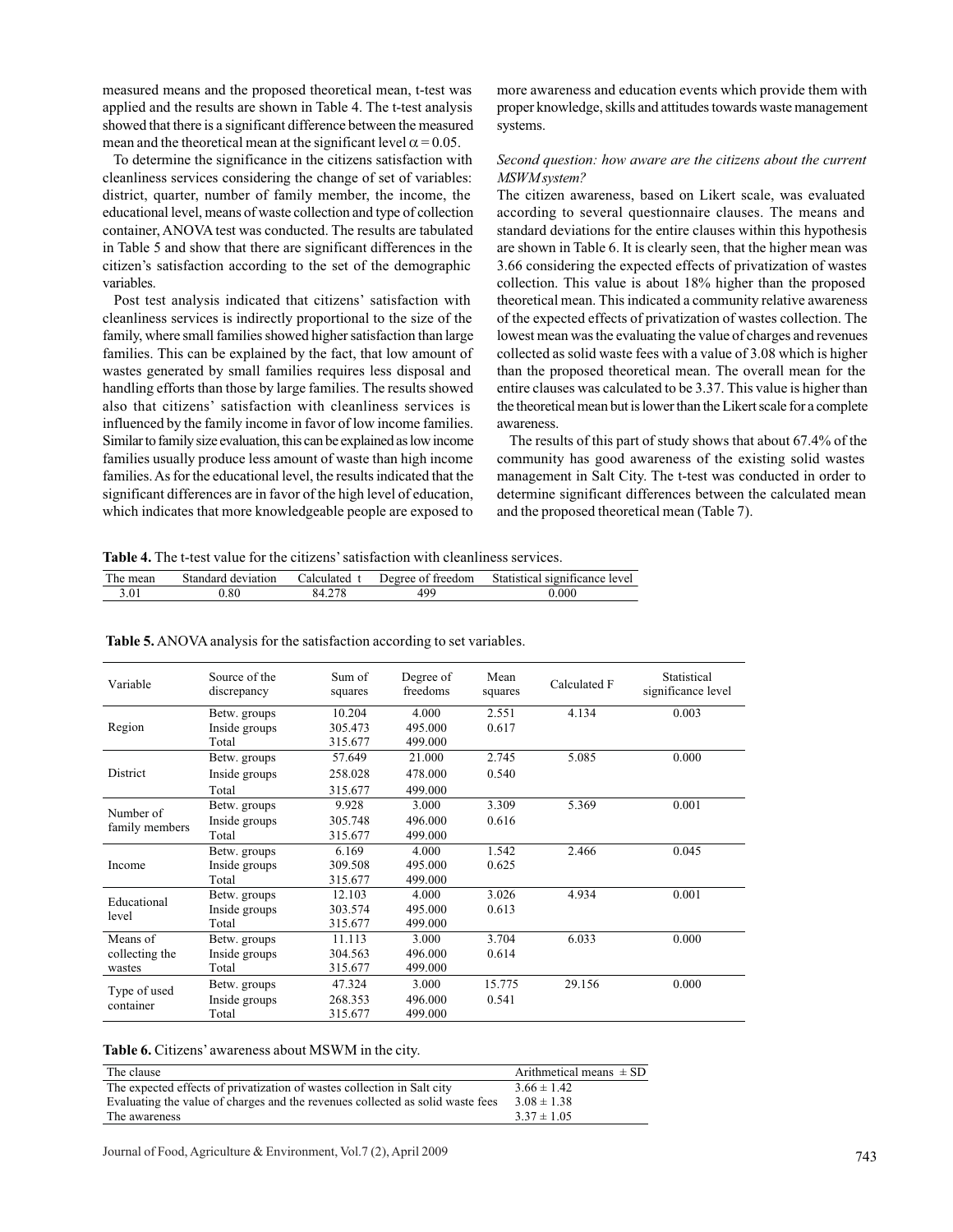The arithmetic mean in Table 7 differs from the proposed theoretical mean. This difference has been calculated based on a statistical significance of 0.05 (confidence level 95%). The calculated t value was 71.442 and thus the actual statistical significance was 0.000. The answers' arithmetic mean was higher than theoretical mean, which indicates high awareness of the city community regarding the paid charges and privatization of cleanliness services in the city. To determine the significance in the citizen's awareness according to the differences in education level of citizens, F-test was conducted (ANOVA). Table 8 shows the results of ANOVA test.

 Table 8 shows that there are no difference in the extent of citizen awareness regarding the existing SWM at the city according to the differences in the educational levels at confidence level of 95% ( $\alpha$  = 0.05). The calculated F value was 1.661 with a statistical significance of 0.170. This indicates that there are no effects of educational level of the members of the sample on their awareness regarding the existing SWM.

*Third question: are the citizens willing to participate in MSWM?* The citizen readiness to participate in waste recycling projects through at-source waste separation was evaluated. The means and standard deviations for the entire clauses are shown in Table 9. The higher mean was 4.55 for the clause "wastes recycling project can solve the solid waste problem". This value is about 34% higher than the proposed theoretical mean which was set to be 3. This indicated a community relative readiness to participate in the waste separation project with a perspective that recycling

project can solve solid waste problems and improves waste management at Salt City. The lowest mean was the evaluating of the domestic waste separation project with a value of 3.90 which is higher than the proposed theoretical mean. The overall mean for all clauses was found to be 4.22. The result of this part of study indicates that about 84.4% of the city community has high readiness to participate in the waste recycling project through atsource waste separation. To determine the significance of the difference between the measured means and the theoretical mean, t-test was conducted. Table 10 illustrates the results of this test.

 Table 10 shows that there is a strong significant difference between the theoretical mean and the measured mean at the significant level  $\alpha$  = 0.05 and the calculated t value was found to be 108.429. The measured mean was found to be higher than the theoretical mean. This indicates that there is high readiness of the community to participate in solid waste recycling project and waste separation.

 To determine the significance in the citizen readiness to participate according to the educational level, F-test was conducted and the results are tabulated in Table 11, which shows that there is a significant difference in the citizen readiness to participate in solid waste recycling project related to the education level at the significant level  $\alpha$  = 0.05. Post test analysis indicated that these differences were in favor of the university educated people than school educated people. Moreover, the results illustrated that the participation in waste management policies is not only depending on education level but also on the age of the sample members.

**Table 7.** The t-test value for citizens' awareness about the existing MSWM in the city.

| Arithmetic<br>mean | Standard<br>deviation | Calculated t | Degree of<br>freedom | Statistical significance level |
|--------------------|-----------------------|--------------|----------------------|--------------------------------|
| 3.37               | .05                   | 71.442       | 499                  | 0.000                          |

**Table 8.** F-test value for citizens' awareness about the existing MSWM in the city according to educational level.

| Educational level                | Mean | Standard<br>deviation | Calculated F | Degree of<br>freedom | Statistical<br>significance |
|----------------------------------|------|-----------------------|--------------|----------------------|-----------------------------|
| Less than secondary school level | 3.39 | 1.13                  |              |                      |                             |
| Secondary school level           | 3.21 | 1.11                  |              |                      |                             |
| Diploma level                    | 3.25 | 0.98                  | 1.611        | 495                  | 0.170                       |
| Bachelor level                   | 3.43 | 1.00                  |              |                      |                             |
| Graduate level                   | 3.55 | 1.01                  |              |                      |                             |

**Table 9.** Citizens' readiness to participate in wastes recycling project through on-site waste separation.

| The clause                                                          | Arithmetic mean $\pm$ standard deviation |
|---------------------------------------------------------------------|------------------------------------------|
| Evaluating the at-source waste separation project                   | $3.90 \pm 1.31$                          |
| Evaluating waste recycling project to solve the solid waste problem | $4.55 \pm 0.84$                          |
| The participation                                                   | $4.22 \pm 0.87$                          |

**Table 10.** The t-test value citizens' participating in recycling project and on-site waste separation.

| mean<br>A1 | . tondord<br>ation<br>devia<br>поа<br><b>116</b> | alate <i>r</i><br>ar<br>50. I | treedom<br>. Jeoree | - 200<br>leve.<br>$\sim$<br>'cance<br>010m<br>$\sim$ |
|------------|--------------------------------------------------|-------------------------------|---------------------|------------------------------------------------------|
| `          | $\Omega$<br>υ.ο                                  | 10C<br>o۶                     | 400                 | .000                                                 |
|            |                                                  |                               |                     |                                                      |

**Table 11.** F-test value for citizens' readiness to participate in recycling and at-source separation project.

| Variable level                   | Freedoms<br>degree | Calculated F | Standard<br>deviation | Arithmetic<br>mean | Educational<br>level |
|----------------------------------|--------------------|--------------|-----------------------|--------------------|----------------------|
| Less than secondary school level | 4.34               | 0.75         |                       |                    |                      |
| Secondary school                 | 4.08               | 1.02         |                       |                    |                      |
| Diploma level                    | 4.04               | 0.80         | 0.000                 | 95                 | 6.120                |
| Bachelor level                   | 4.14               | 0.93         |                       |                    |                      |
| Graduate level                   | 5.59               | 0.54         |                       |                    |                      |